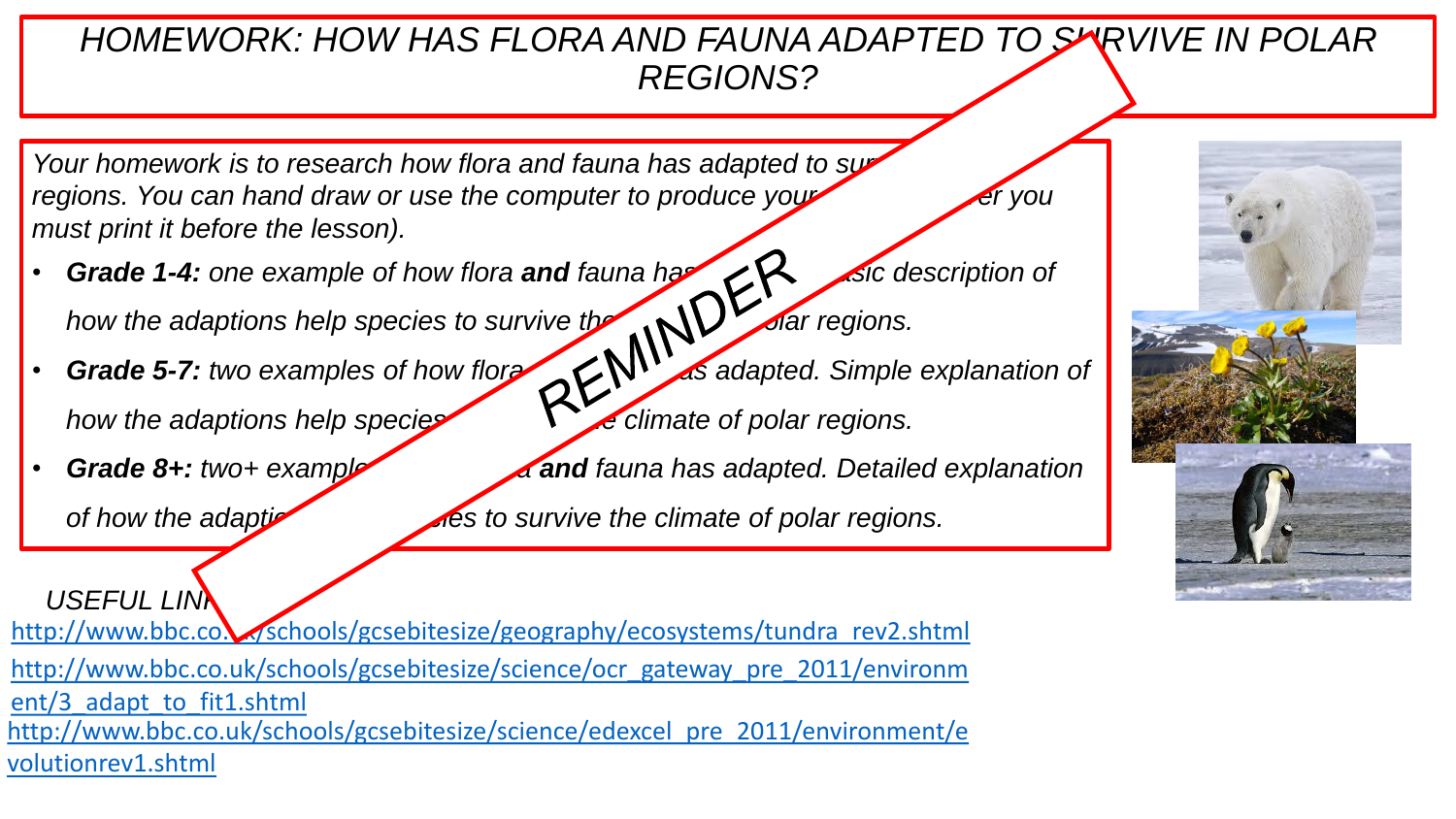*SUCCESS CRITERIA: I CAN…*

- *IDENTIFY… (1-2)*
- *DESCRIBE… (3-4)*

• *EXPLAIN… (5+) … THE INTERDEPENDENCE OF CLIMATE, SOIL, WATER, PLANTS, ANIMALS AND HUMAN ACTIVITY IN THE POLAR REGIONS.*

Watch the following mini clip from Frozen Planet 'Bottom of the food chain'.[JOE]

It is about krill in the **Southern Ocean**, however this species is also of vital importance in the Arctic too.



*Each part of an ecosystem relies on every other part for its survival…this is called interdependence.*

## **Antarctic Food Webs**



# *WHAT WOULD HAPPEN IF ALL THE KRILL DISAPPEARED?*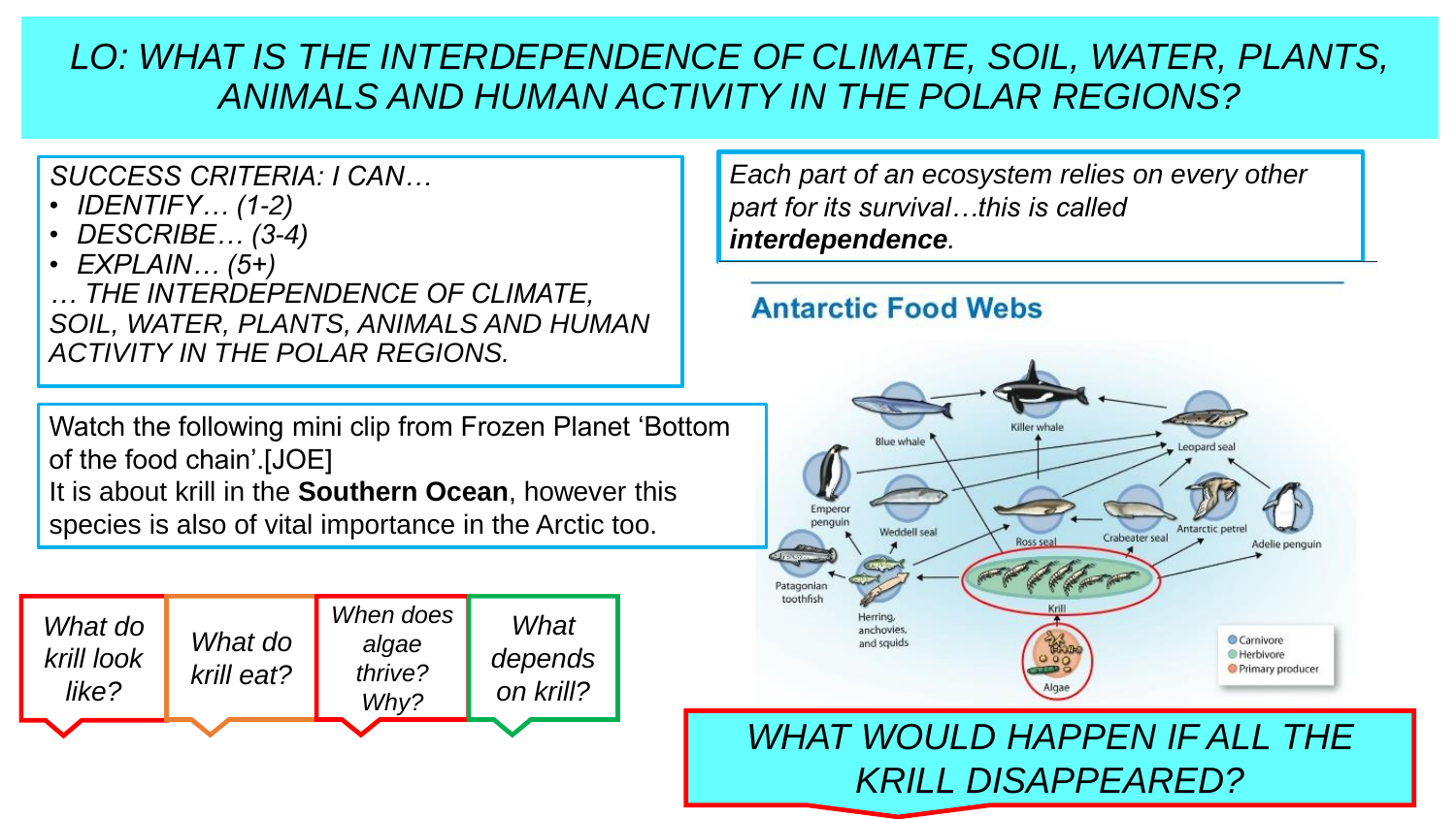*SUCCESS CRITERIA: I CAN…*

- *IDENTIFY… (1-2)*
- *DESCRIBE… (3-4)*

• *EXPLAIN… (5+) … THE INTERDEPENDENCE OF CLIMATE, SOIL, WATER, PLANTS, ANIMALS AND HUMAN ACTIVITY IN THE POLAR REGIONS.*

## *Challenge 1 – How are climate, soil and plants interdependent in the Arctic?*

- *Sort the statements into the Venn diagram under the correct headings of 'soil' and 'climate'.*
- **Put statements related to plants in the overlapping section of the diagram** *Each part of an ecosystem relies on*

*PLANTS*

*SOIL CLIMATE*

*Challenge 2 – Summarising Arctic Flora Using the statements write a summary of the characteristics of Arctic Flora. This must be exactly 50 words! You will need to choose carefully what to include and what to edit to make it exactly 50 words.* 

come get it!

Suggest another reason why the soil so thin? What's the geo-lingo for the thawing layer of soil? *every other part for its survival…this is called interdependence.*

| a) | The Tundra biome has fewer plant<br>species than any other biome.                                             | Tundra plants have short roots.<br>f)                                                                     |
|----|---------------------------------------------------------------------------------------------------------------|-----------------------------------------------------------------------------------------------------------|
| b) | There is only a thin humus layer as<br>only a small amount of leaf litter is<br>produced.                     | Plants in the Arctic grow very slowly.<br>g)                                                              |
| c) | The ground is permanently frozen<br>below 50cm. This is called permafrost.                                    | Tundra plants have small leaves to<br>h)<br>reduce transpiration.                                         |
| d) | Plants are low and compact, reaching a<br>maximum of 30cm high.                                               | The average annual temperature<br>i)<br>range is -28°C (winter) to 3°C<br>(summer).                       |
| e) | Where the ground isn't frozen, the soil<br>is often waterlogged from snow<br>meltwaters or melting permafrost | j) The Arctic receives very little<br>precipitation and is considered a desert.<br>It is also very windy. |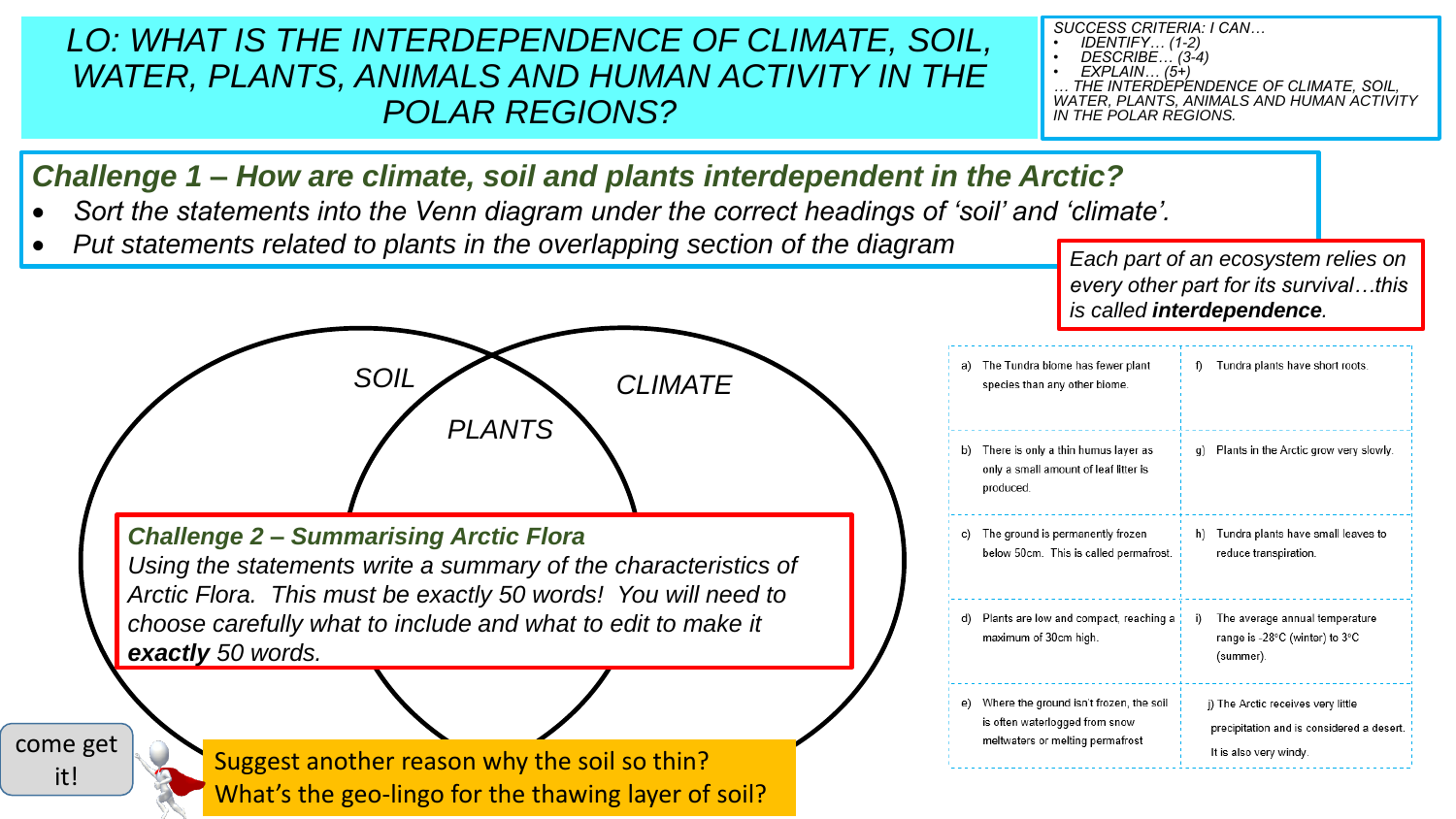*LO: How are climate, soil and plants interdependent in the Arctic?*

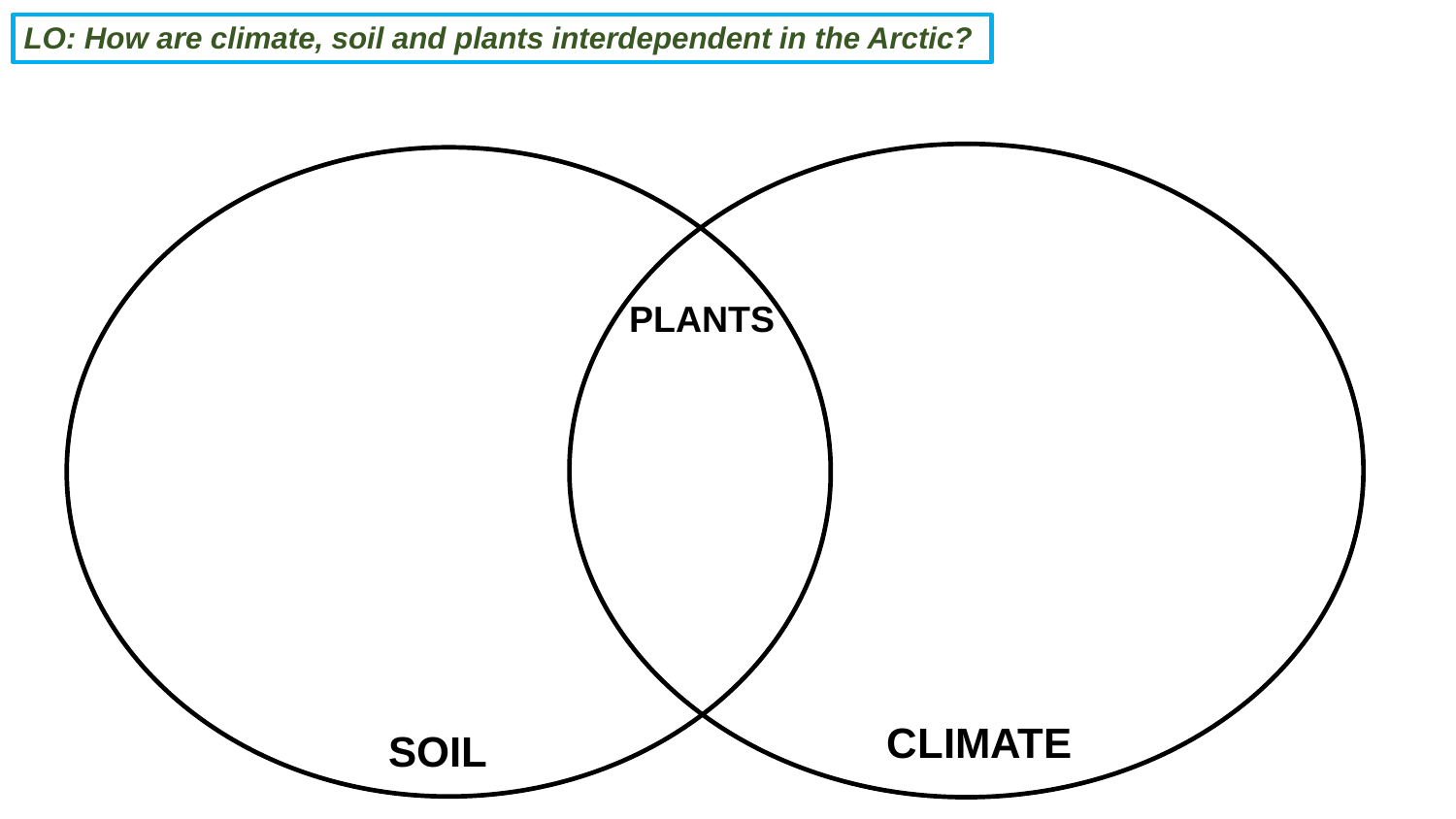*SUCCESS CRITERIA: I CAN…*

- *IDENTIFY… (1-2)*
- *DESCRIBE… (3-4)*

• *EXPLAIN… (5+) … THE INTERDEPENDENCE OF CLIMATE, SOIL, WATER, PLANTS, ANIMALS AND HUMAN ACTIVITY IN THE POLAR REGIONS.*

## *Task 1 – How are climate, soil and plants interdependent in the Arctic?*

- *Sort the statements into the Venn diagram under the correct headings of 'soil' and 'climate'.*
- Put statements related to plants in the overlapping section of the diagram *Each part of an ecosystem relies on*

*every other part for its survival…this is called interdependence.*



# *Flora*

*Using the statements write a summary of the characteristics of Arctic Flora. This must be exactly 50 words! You will need to choose carefully what to include and what to edit to make it exactly 50 words.*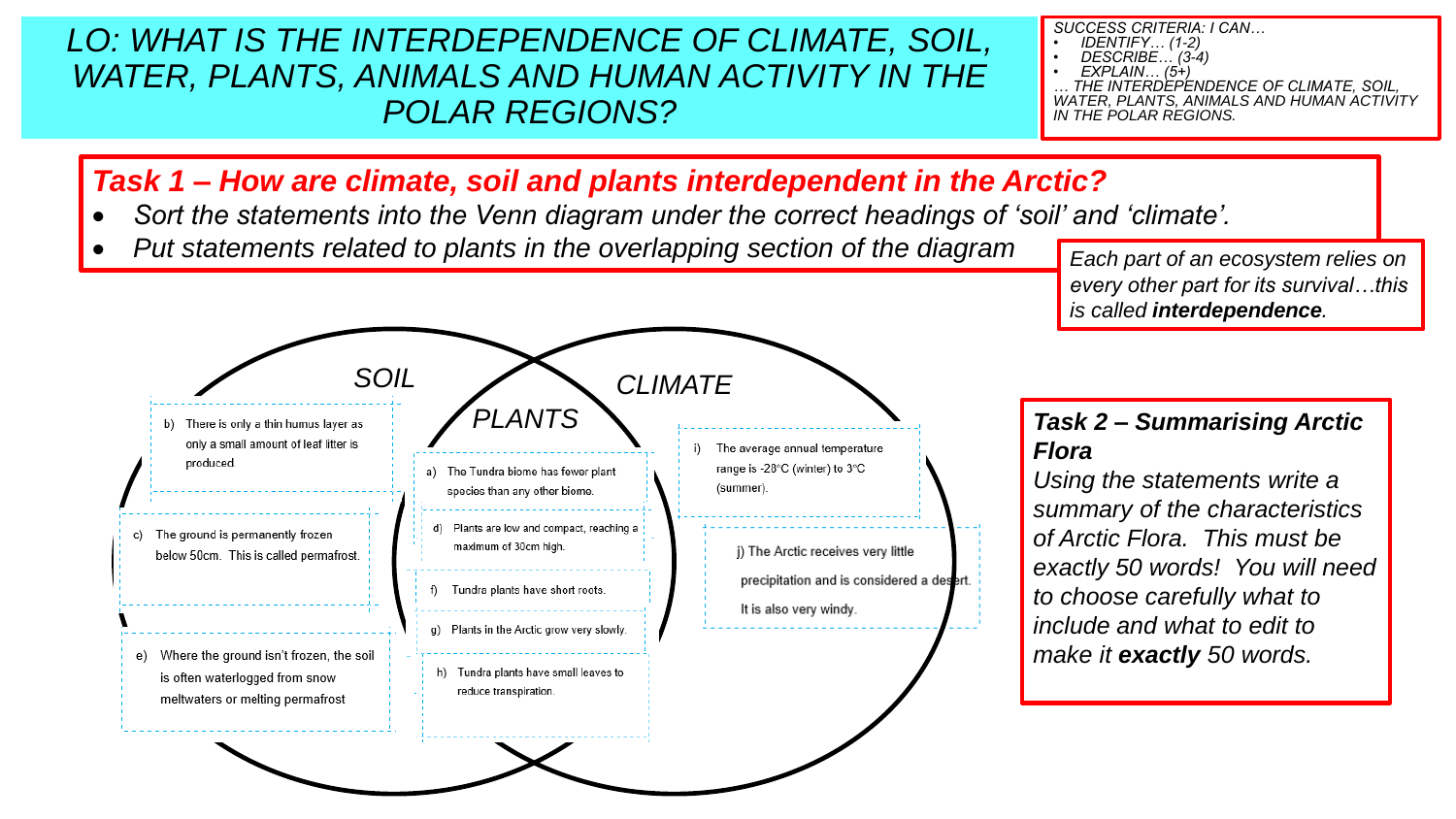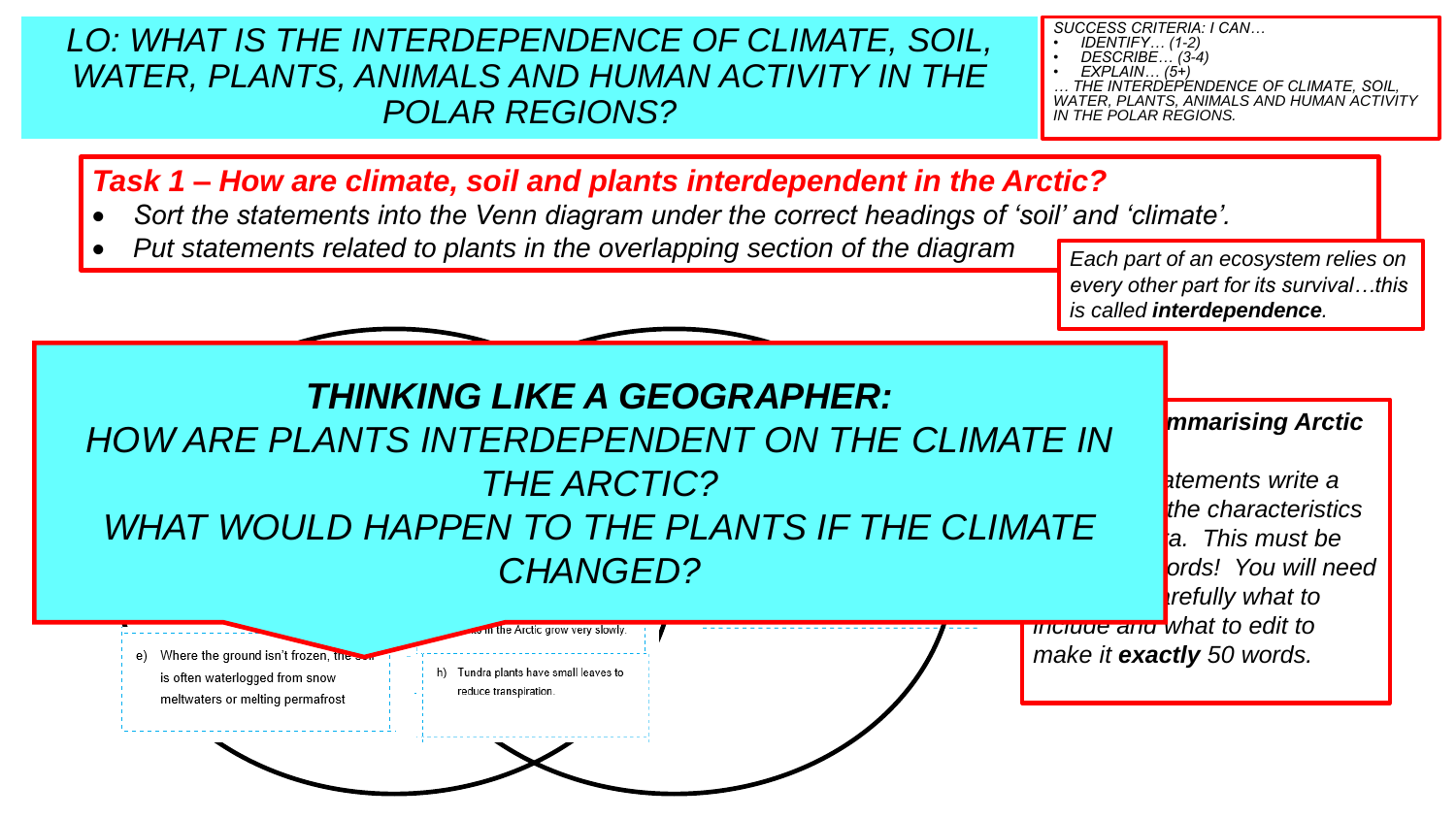# *Challenge 3 – Who lives in the tundra biome?*

- *Look at the table of Tundra-dwellers. How could they be grouped?*
- *To get started you could think about flora (plant) and fauna (animals). Colour code as appropriate.*
- *Can you make any links between the tundra dwellers in your table? Cut out the table and re-arrange to create a food web.*
- *You could also categorise them as producers, secondary consumer, primary consumer and tertiary consumers. Colour code as appropriate.*

*BOOSTER: add some extra species to your food web*

*Using the food web, explain…*

- *a) how the polar bears in the Arctic tundra are reliant on the krill*
- *b) how the lemmings in the Arctic tundra are dependent on the soil*

#### *SUCCESS CRITERIA: I CAN…*

- *IDENTIFY… (1-2)*
- *DESCRIBE… (3-4)*
- *EXPLAIN… (5+)*

*… THE INTERDEPENDENCE OF CLIMATE, SOIL, WATER, PLANTS, ANIMALS AND HUMAN ACTIVITY IN THE POLAR REGIONS.*

| Polar bear  | Harp seal  | Whitefish     | Snowy owl     | Krill     |
|-------------|------------|---------------|---------------|-----------|
|             |            |               |               |           |
| Arctic cod  | Reindeer   | Snowshoe hare | Arctic willow | Ice algae |
|             |            |               |               |           |
| Arctic moss | Ivory gull | Walrus        | Lemming       | Kelp      |
|             |            |               |               |           |

*Tundra: a vast, flat, treeless Arctic region of Europe, Asia, and North America in which the soil is permanently frozen.*

*Trophic cascade: the transfer of energy through an ecosystem as a result of food chains; at each level energy is lost.*

### **Tundra-dwellers**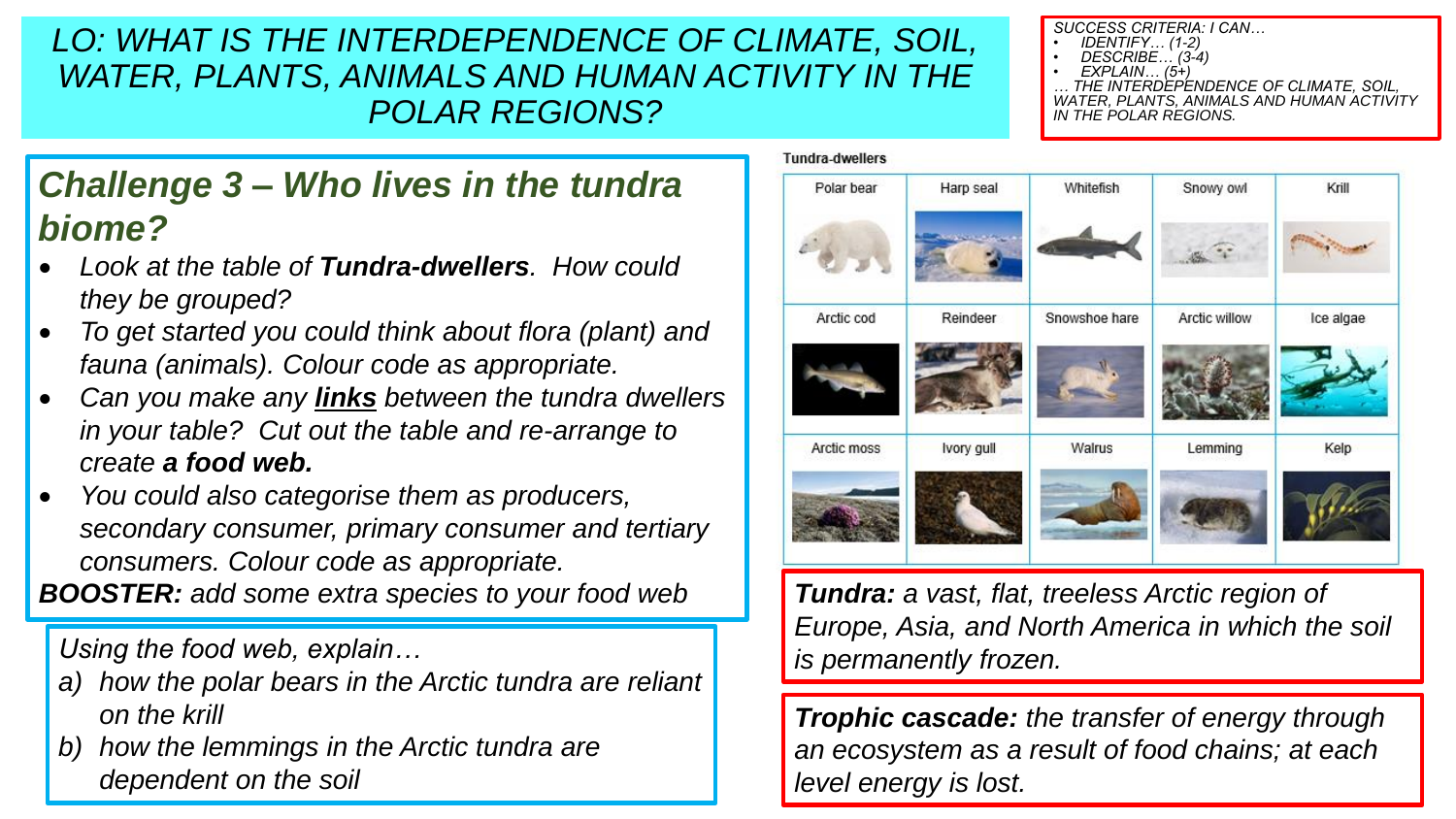#### *SUCCESS CRITERIA: I CAN…*

- *IDENTIFY… (1-2)*
- *DESCRIBE… (3-4)*
- *EXPLAIN… (5+) … THE INTERDEPENDENCE OF CLIMATE, SOIL, WATER, PLANTS, ANIMALS AND HUMAN ACTIVITY IN THE POLAR REGIONS.*

Koryak

*Challenge 4 – How do humans impact* 

### *the tundra ecosystem?*

*The table opposite shows some* 

*additional Tundra-dwellers. How might* 

*these groups affect the ecosystem (food* 

*web) that you created in Challenge 3.* 

*Add these indigenous people to your food* 

*web and give detail on the possible* 

## *effects.*



Tents and igloos have been replaced by permanent buildings – why are these raised off the ground?

| The Sami are indigenous          |
|----------------------------------|
| people of northern Europe        |
| (northern Norway, Sweden,        |
| Finland and part of Russia).     |
| Their traditional livelihoods    |
| include coastal fishing and<br>ł |
| nomadic reindeer herding.        |

Sami



The Inuit are indigenous people of Arctic Greenland, Canada and the USA. Their traditional way of life includes hunting and fishing.

Inuit

The Koryak are indigenous people of north eastern Russia. Their traditional way of life is coastal fishing and nomadic reindeer herding.





p129